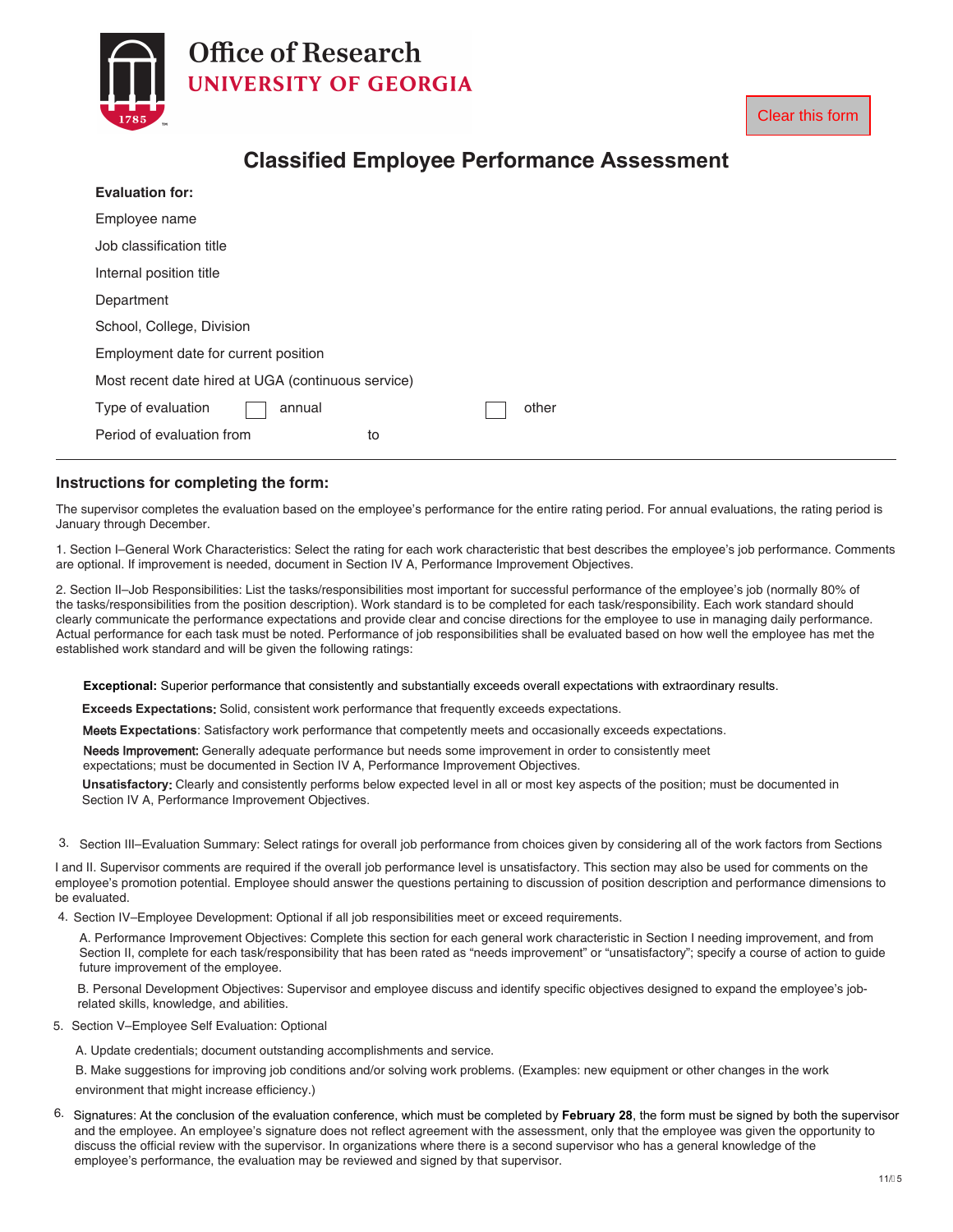#### **SECTION I - GENERAL WORK CHARACTERISTICS**

General work characteristics are factors which apply to all employees.

Select rating for each general work characteristic; comments are sfrvjsfe . Consider job performance throughout the evaluation period.

1. **Attendance & punctuality.** Consider number of absences, work arrival and departures, lunch periods and breaks, use of annual and sick leave in accordance with University policy. The employee:



Has difficulty in attendance or punctuality.

Demonstrates adequate attendance and punctuality.

Is consistently present and on time.

**Comments** 

- 2. **Dependability.** Consider the extent to which the employee can be counted on to carry out instructions and responsibilities (the degree ofsupervision necessary to complete work). The employee:
	-
- Must be very closely supervised to complete work assignments.
	- Carries out instructions and responsibilities with close supervision.
	- Carries out work assignments with expected degree of independence and efficiency.
	- Carries out work assignments with exceptional degree of independence and efficiency.

**Comments** 

- 3. **Interpersonal relations.** How well does the employee get along with other individuals in the performance of job duties? Consider effectiveness of relations with co-workers, subordinates, supervisor and if applicable, students, faculty, staff and the public in the handling of position responsibilities. Consider the employee's cooperativeness, tact and courtesy. The employee:
	-
- Has difficulty in relating to others; is not readily cooperative.
- Relates to others fairly well; works better with some persons than others.
	- Works well with others; facilitates cooperation.
	- Is very effective interpersonally; works extremely well with others.

**Comments** 

#### **SECTION II - JOB RESPONSIBILITIES**

Job responsibilities are rated based on how well the employee met the work standards discussed at the beginning of the evaluation period.

Consider as many or as few responsibilities as are necessary to ensure successful job performance. Attach additional pages if needed. Include employee's name on any additional pages.

1. Task/responsibility:

Work standard:

Actual performance:

exceptional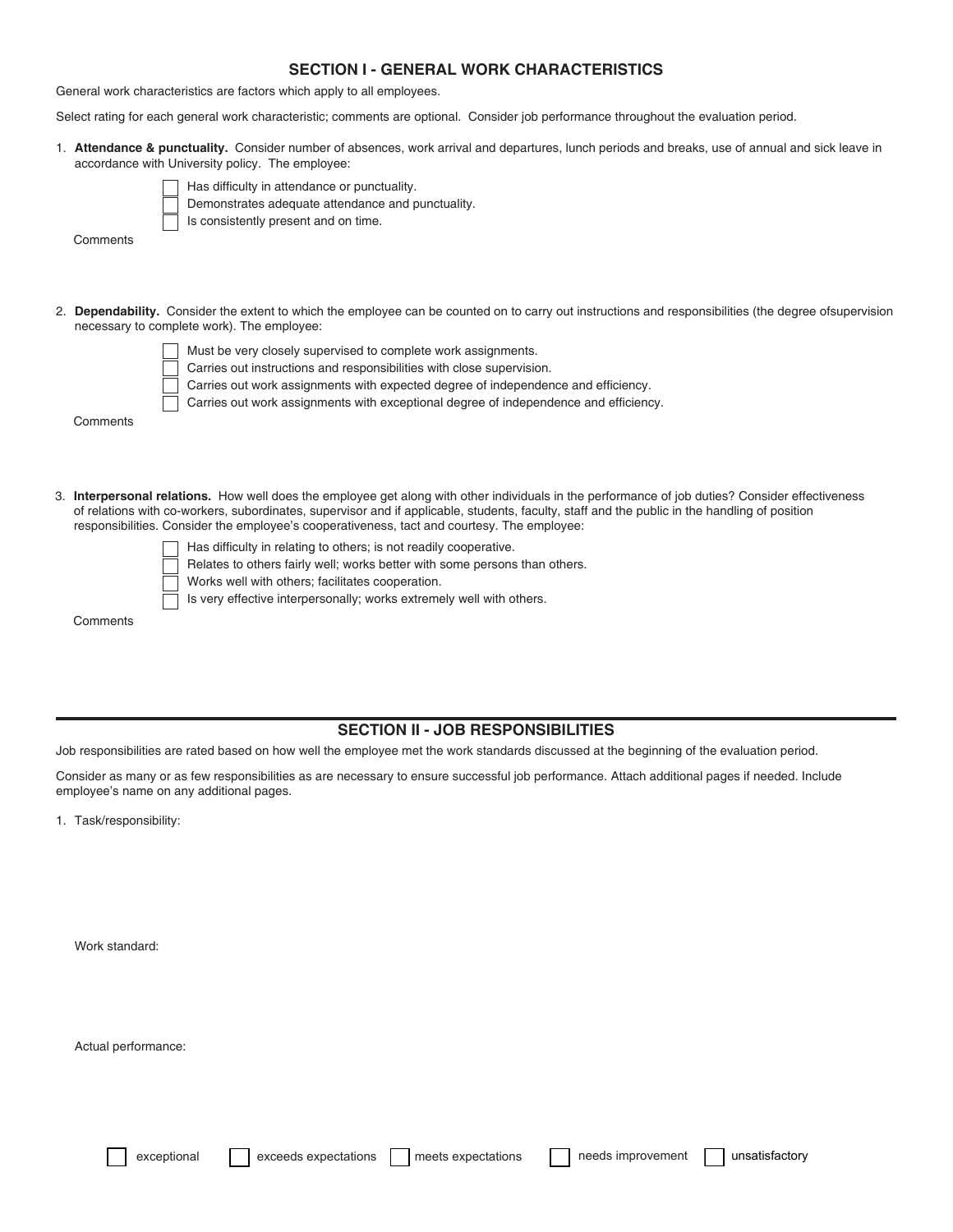| 2. | Task/responsibility: |
|----|----------------------|
|    |                      |

| Work standard:          |                      |                    |                   |                |
|-------------------------|----------------------|--------------------|-------------------|----------------|
| Actual performance:     |                      |                    |                   |                |
| exceptional             | exceeds expectations | meets expectations | needs improvement | unsatisfactory |
| 3. Task/responsibility: |                      |                    |                   |                |
| Work standard:          |                      |                    |                   |                |
| Actual performance:     |                      |                    |                   |                |
| exceptional             | exceeds expectations | meets expectations | needs improvement | unsatisfactory |
| 4. Task/responsibility: |                      |                    |                   |                |
| Work standard:          |                      |                    |                   |                |
| Actual performance:     |                      |                    |                   |                |
| exceptional             | exceeds expectations | meets expectations | needs improvement | unsatisfactory |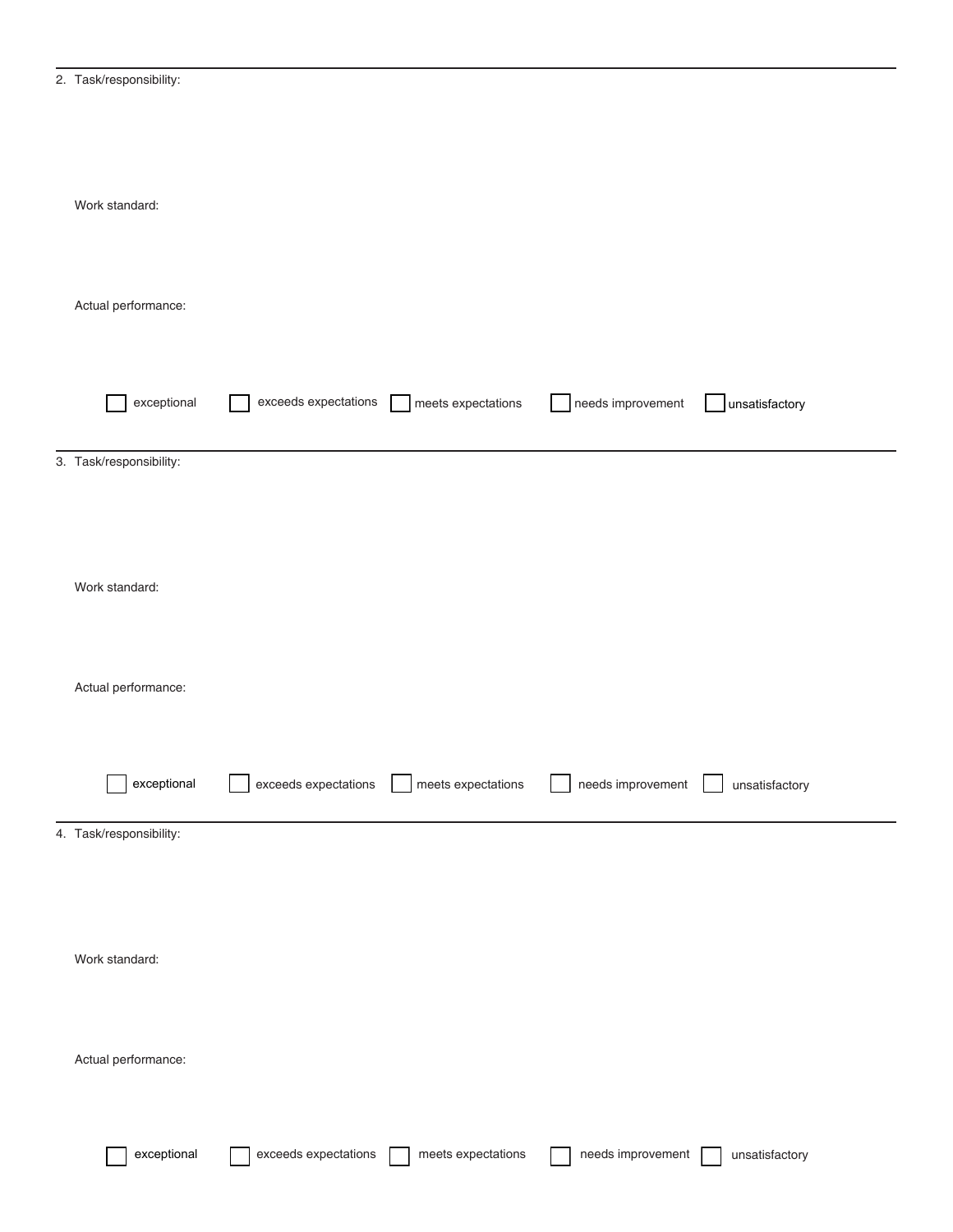#### **SECTION III - EVALUATION SUMMARY**

Evaluation summary is an overall rating and should include both supervisor and employee comments.

Select rating for overall job performance; consider all of the work factors from Sections I & II. Supervisor comments are required if the overall job performance level is unsatisfactory. This section may also be used for comments regarding the employee's promotional potential. Attach additional pages if needed.

| OVERALL JOB PERFORMANCE                                                                                                          |
|----------------------------------------------------------------------------------------------------------------------------------|
| meets expectations<br>exceeds expectations<br>needs improvement<br>unsatisfactory<br>exceptional                                 |
| Supervisor comments                                                                                                              |
|                                                                                                                                  |
|                                                                                                                                  |
|                                                                                                                                  |
| 1. This employee supervises others<br>yes<br>no<br>2. If yes, this employee has been evaluated on (check any and all that apply) |
| supervision                                                                                                                      |
| evaluation procedures                                                                                                            |
| adherence to non-discrimination policies                                                                                         |
|                                                                                                                                  |
| TO BE COMPLETED BY THE EMPLOYEE BEING EVALUATED:                                                                                 |
| 1 I was given the opportunity to review and discuss my position description                                                      |

- 1. I was given the opportunity to review and discuss my position description.
	- $|$ yes  $|$   $|$  no
- 2. I was given the opportunity to review and discuss the job responsibilities and work standards to be rated during the next evaluation cycle.  $\bigcap$  yes  $\bigcap$  no
- 3. If the position description was revised for the upcoming year, I received an updated copy.

| <b>Ves</b> |  | I no |  | I no revisions |
|------------|--|------|--|----------------|
|------------|--|------|--|----------------|

Comments on this performance evaluation (optional)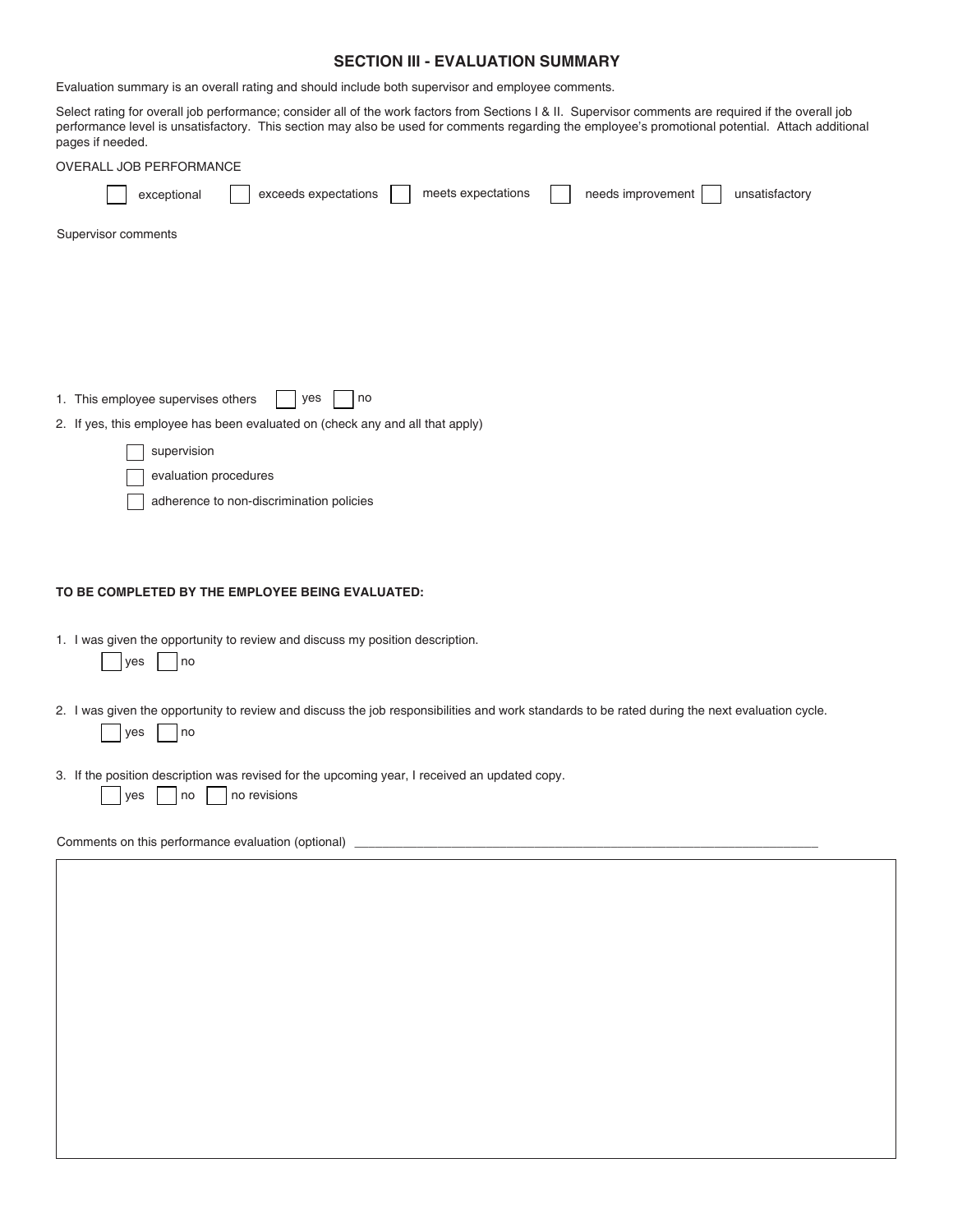#### **SECTION IV - EMPLOYEE DEVELOPMENT**

Sections IV and V are optional if performance on all job responsibilities meets or exceeds requirements. The employee should be encouraged to participate fully in the evaluation process and to make written comments and suggestions for improving performance or solving problems related to work performance. Attach additional pages if needed.

#### **A. Performance improvement objectives**

Identify areas from Sections I and II where improvement in job performance is needed and specify action plans recommended to achieve successful work standard.

Performance area

Action plan

Performance area

Action plan

#### **B. Personal development objectives**

Identify specific objectives and action plans designed to expand the employee's job-related skills, knowledge, and abilities. May also include the employee's career goals and objectives.

Goal/objective

Action plan

Goal/objective

Action plan

### **SECTION V - EMPLOYEE SELF-EVALUATION** (optional)

A. Update credentials, document outstanding accomplishments and service.

B. Suggest ideas to improve job conditions and/or solve work problems. Example: new equipment or procedures that would increase efficiency.

## **SIGNATURES**

| Supervisor<br><i>(evaluator</i> | Dalt |
|---------------------------------|------|
| Employee                        |      |

(Signature does not necessarily denote agreement with official review and means only that the employee was given the opportunity to discuss the official review with the supervisor.)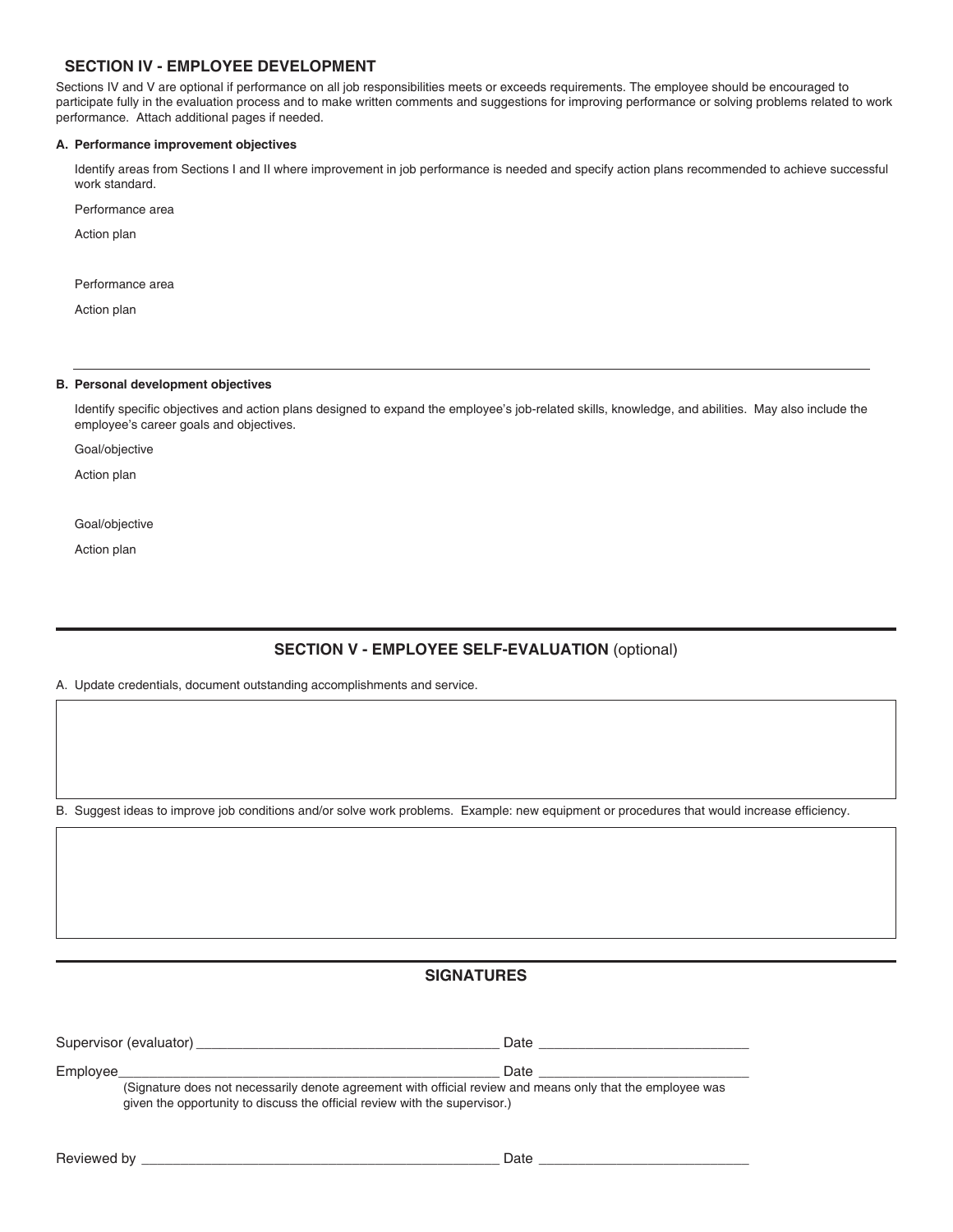|  | <b>Additional tasks/responsibilities</b> |
|--|------------------------------------------|
|--|------------------------------------------|

| (Duplicate this blank form as necessary) |                      | Employee name      |                   |                |
|------------------------------------------|----------------------|--------------------|-------------------|----------------|
|                                          |                      |                    |                   |                |
|                                          |                      |                    |                   |                |
| 5. Task/responsibility:                  |                      |                    |                   |                |
| Work standard:                           |                      |                    |                   |                |
|                                          |                      |                    |                   |                |
| Actual performance:                      |                      |                    |                   |                |
|                                          |                      |                    |                   |                |
| exceptional                              | exceeds expectations | meets expectations | needs improvement | unsatisfactory |
|                                          |                      |                    |                   |                |
| 6. Task/responsibility:                  |                      |                    |                   |                |
|                                          |                      |                    |                   |                |
| Work standard:                           |                      |                    |                   |                |
| Actual performance:                      |                      |                    |                   |                |
|                                          |                      |                    |                   |                |
|                                          |                      |                    |                   |                |
| exceptional                              | exceeds expectations | meets expectations | needs improvement | unsatisfactory |
|                                          |                      |                    |                   |                |
| 7. Task/responsibility:                  |                      |                    |                   |                |
|                                          |                      |                    |                   |                |
| Work standard:                           |                      |                    |                   |                |
| Actual performance:                      |                      |                    |                   |                |
|                                          |                      |                    |                   |                |
|                                          |                      |                    |                   |                |
| exceptional                              | exceeds expectations | meets expectations | needs improvement | unsatisfactory |
|                                          |                      |                    |                   |                |
| 8. Task/responsibility:                  |                      |                    |                   |                |
| Work standard:                           |                      |                    |                   |                |
|                                          |                      |                    |                   |                |
| Actual performance:                      |                      |                    |                   |                |
|                                          |                      |                    |                   |                |
| exceptional                              | exceeds expectations | meets expectations | needs improvement | unsatisfactory |
|                                          |                      |                    |                   |                |